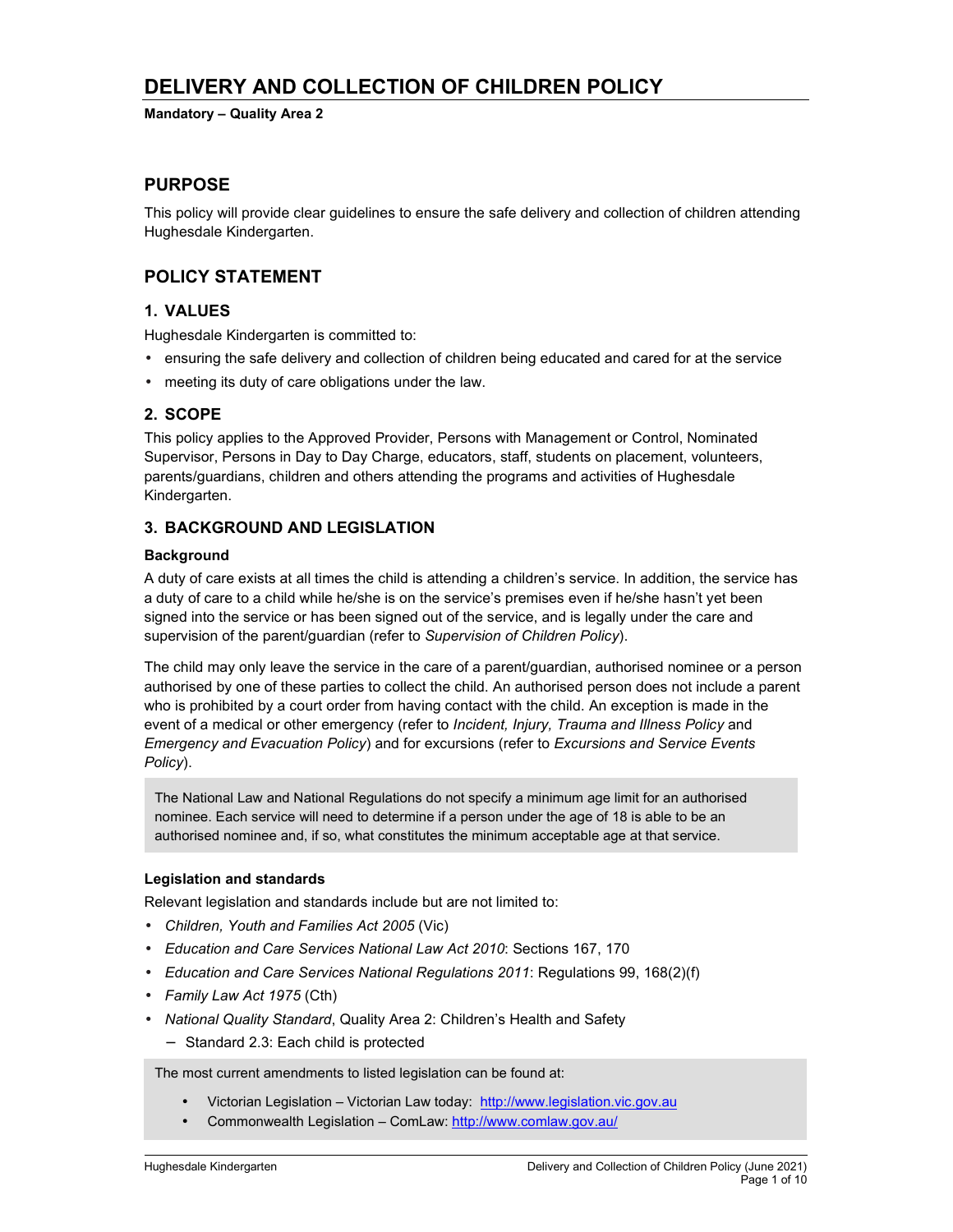### **4. DEFINITIONS**

The terms defined in this section relate specifically to this policy. For commonly used terms e.g. Approved Provider, Nominated Supervisor, Regulatory Authority etc. refer to the *General Definitions* section of this manual.

**Attendance record:** Kept by the service to record details of each child attending the service including name, time of arrival and departure, signature of person delivering and collecting the child or of the Nominated Supervisor or educator (Regulation 158(1)).

**Authorised nominee:** (In relation to this policy) a person who has been given written authority by the parents/guardians of a child to collect that child from the education and care service. These details will be on the child's enrolment form.

The National Law and National Regulations do not specify a minimum age limit for an authorised nominee. Each service will need to determine if a person under the age of 18 is able to be an authorised nominee and, if so, what constitutes the minimum acceptable age at that service.

**Duty of care:** A common law concept that refers to the responsibilities of organisations to provide people with an adequate level of protection against harm and all reasonable foreseeable risk of injury.

**Inappropriate person:** A person who may pose a risk to the health, safety or wellbeing of any child attending the education and care service, or whose behaviour or state of mind make it inappropriate for him/her to be on the premises e.g. a person under the influence of drugs or alcohol (Act 171(3)).

**Incident, Injury, Trauma and Illness Record:** Contains details of any incident, injury, trauma or illness that occurs while the child is being educated and cared for by the service. Any incident, injury, trauma or illness must be recorded as soon as is practicable but not later than 24 hours after the occurrence. Details required include the:

- name and age of the child
- circumstances leading to the incident, injury, trauma or illness (including any symptoms)
- time and date
- details of action taken by the service including any medication administered, first aid provided or medical personnel contacted
- details of any witnesses
- names of any person the service notified or attempted to notify, and the time and date of this
- signature of the person making the entry, and time and date of this.

These details must be kept for the period of time specified in Regulation 183. A sample *Incident, Injury, Trauma and Illness Record* is available on the ACECQA website.

**Medication record:** Contains details for each child to whom medication is to be administered by the service. This includes the child's name, signed authorisation to administer medication and a record of the medication administered, including time, date, dosage, manner of administration, name and signature of person administering the medication and of the person checking the medication if required (Regulation 92). A sample medication record is available on the ACECQA website.

**Serious incident:** A serious incident is defined in Regulation 12 as:

- the death of a child while being educated and cared for by the service
- any incident involving an injury or trauma, or the illness of a child that requires or ought to have required:
	- attention of a registered medical practitioner, or
	- attendance at a hospital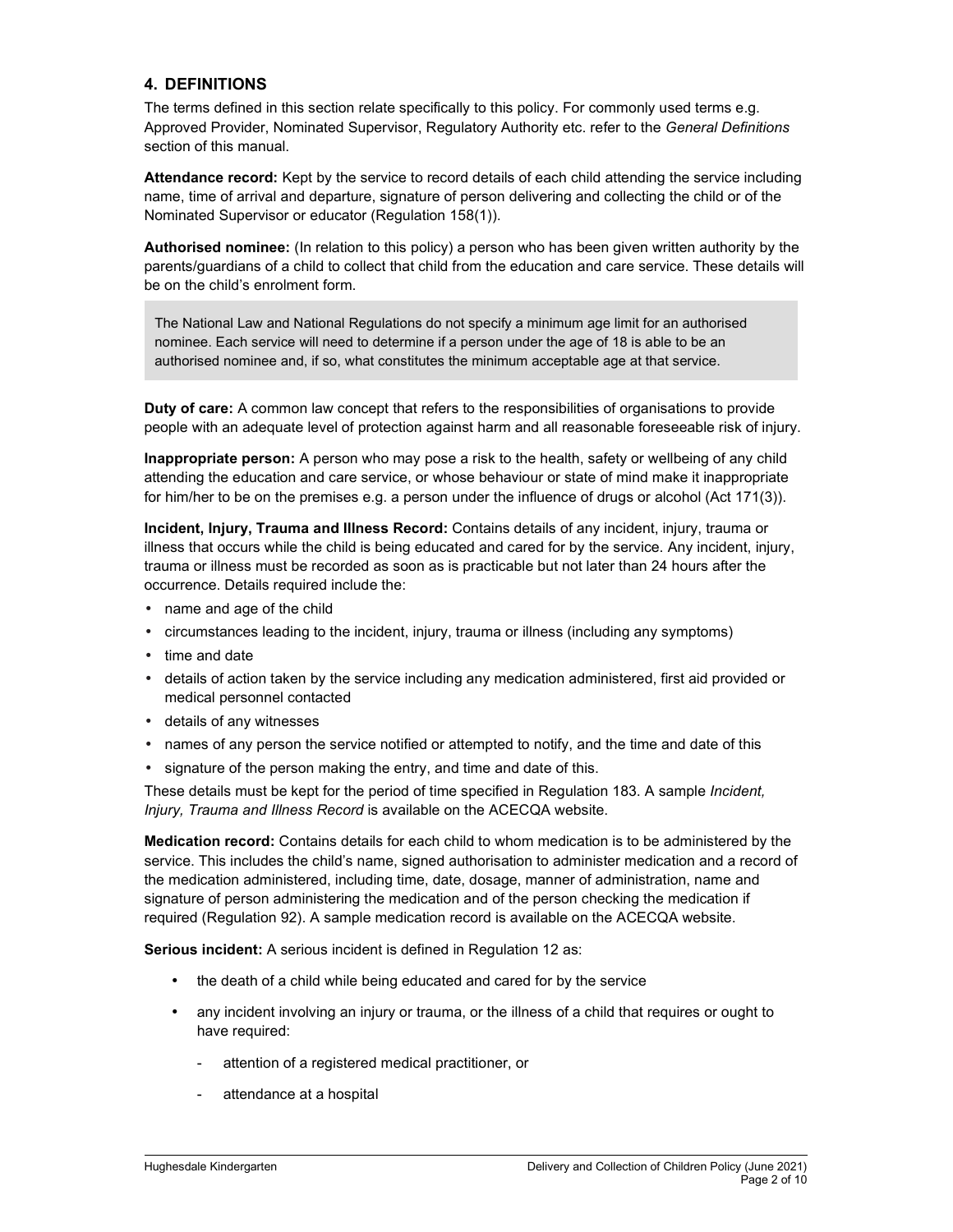examples include whooping cough, broken limb, anaphylaxis reaction

- any incident requiring attendance by emergency services
- a circumstance where a child appears to be missing, is unaccounted for, has been removed from the service contrary to the Regulations, or has been locked in or out of the service premises.

The Approved Provider must notify the Regulatory Authority (DET) in writing within 24 hours of a serious incident occurring at the service (Regulation 172(2)(a)). The Notification of a Serious Incident Form (available on the ACECQA website) is to be completed and submitted online using the National Quality Agenda IT System (NQA ITS). Records are required to be retained for the periods specified in Regulation 183.

**Unauthorised person:** (in relation to this policy) is any person who has not been listed as an authorised nominee on the child's enrolment form.

### **5. SOURCES AND RELATED POLICIES**

#### **Sources**

- Australian Children's Education and Care Quality Authority (ACECQA): www.acecqa.gov.au
- Department of Education and Training (DET) Licensed Children's Services, phone 1300 307 415 or email licensed.childrens.services@edumail.vic.gov.au

#### **Service policies**

- *Acceptance and Refusal of Authorisations Policy*
- *Child Safe Environment Policy*
- *Dealing with Medical Conditions Policy*
- *Emergency and Evacuation Policy*
- *Enrolment and Orientation Policy*
- *Excursions and Service Events Policy*
- *Fees Policy*
- *Incident, Injury, Trauma and Illness Policy*
- *Privacy and Confidentiality Policy*
- *Road Safety and Safe Transport Policy*
- *Supervision of Children Policy*

## **PROCEDURES**

#### **The Approved Provider or Persons with Management and Control is responsible for:**

- ensuring parents/guardians have completed the authorised nominee (refer to *Definitions*) section of their child's enrolment form, and that the form is signed and dated (refer to *Enrolment and Orientation Policy*)
- providing an attendance record (refer to *Definitions*) that meets the requirements of Regulation 158(1) and is signed by the parent/guardian or authorised nominee on delivery and collection of their child from the service every day
- ensuring a child does not leave the service except with a parent/guardian or authorised nominee, or with the written authorisation of one of these (refer to Attachment 2 – Authorisation Form) or in the case of a medical or other emergency (Regulation 99) (refer to *Acceptance and Refusal of Authorisations Policy*, *Dealing with Medical Conditions Policy*, *Incident, Injury Trauma and Illness Policy* and *Child Safe Environment Policy*)
- ensuring a child is not taken outside the service premises on an excursion except with the written authorisation of a parent/guardian or authorised nominee (refer to *Excursions and Service Events Policy*)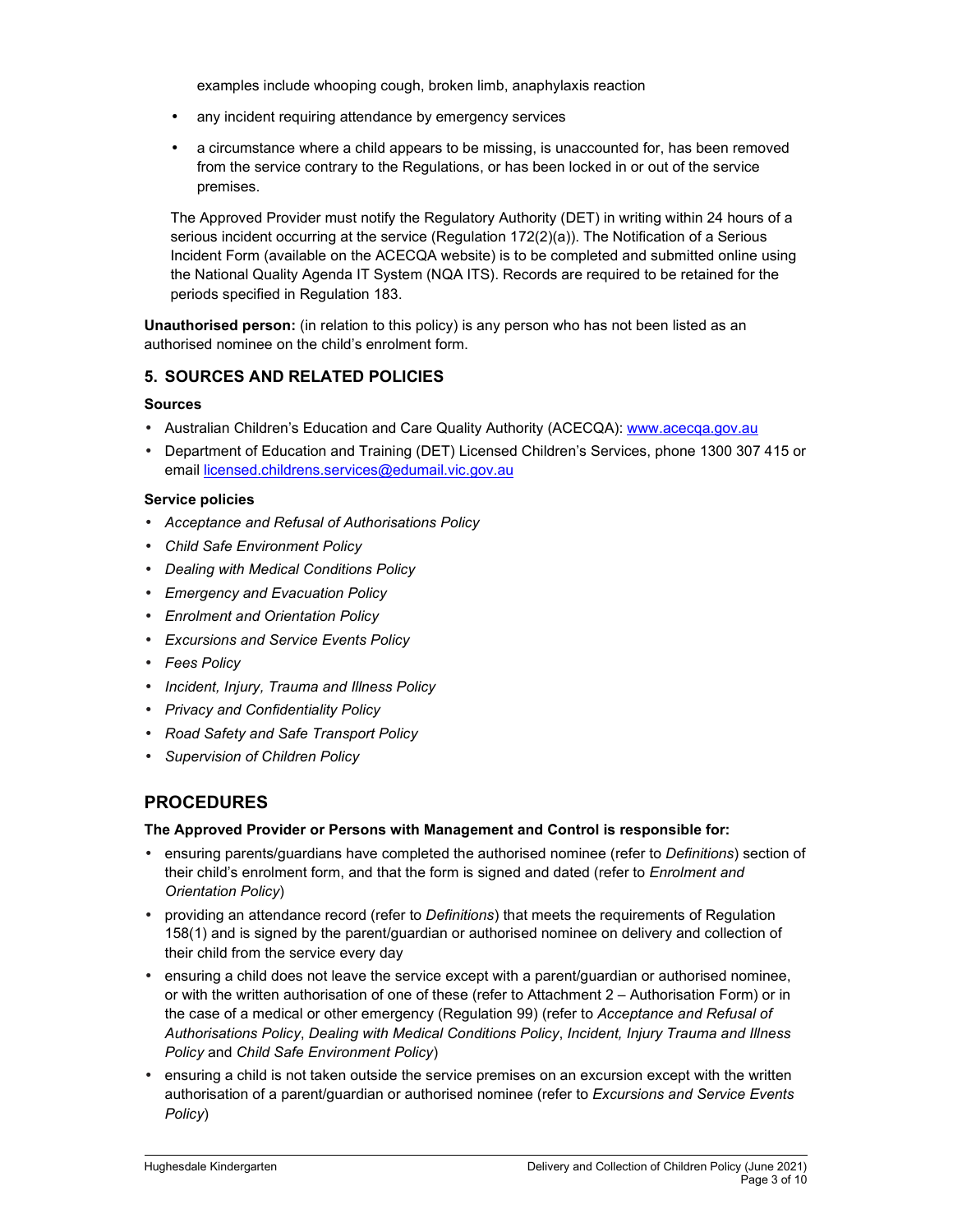- ensuring authorisation procedures are in place for excursions and other service events (refer to *Excursions and Service Events Policy*)
- ensuring that there are procedures in place when a child is given into the care of another person, such as for a medical or other emergency (refer to *Emergency and Evacuation Policy* and *Incident, Injury, Trauma and Illness Policy*)
- ensuring that there are procedures in place when a parent/guardian or authorised nominee telephones the service to advise that a person not listed on their child's enrolment form will be collecting their child (refer to Attachment 1 – Authorisation procedures)
- ensuring that parents/guardians or authorised nominees are contacted in the event that an unauthorised person arrives to collect a child from the service, and that appropriate procedures are followed (refer to Attachment 1 – Authorisation procedures)
- ensuring that there are procedures in place if an inappropriate person (refer to *Definitions*) attempts to collect a child from the service (refer to Attachment 3 – Procedures to ensure the safe collection of children)
- keeping a written record of all visitors to the service, including time of arrival and departure
- ensuring procedures are in place for the care of a child who has not been collected from the service on time (refer to Attachment 4 – Procedures for the late collection of children)
- ensuring that the educator-to-child ratios are maintained at all times children are in attendance at the service (including when children are collected late from the service) according to the requirements of Regulations 123 and 360 (refer also to *Supervision of Children Policy*)
- notifying DET in writing within 24 hours, and the parents as soon as is practicable, in the event of a serious incident (refer to *Definitions*), including when a child has left the service unattended by an adult or with an unauthorised person (Regulations 12, 86, 176)
- providing parents/guardians with information regarding procedures for delivery and collection of children prior to their child's commencement at the service
- ensuring that educators and staff comply with the service's *Road Safety and Safe Transport Policy*
- encouraging parents/guardians to comply with the service's *Road Safety and Safe Transport Policy*.

### **The Nominated Supervisor or Person in Day to Day Charge is responsible for:**

- ensuring a child does not leave the service except with a parent/guardian or authorised nominee, or with the written authorisation of one of these (refer to Attachment 2 – Authorisation Form) or in the case of a medical or other emergency (refer to *Acceptance and Refusal of Authorisations Policy*, *Dealing with Medical Conditions Policy*, *Incident, Injury Trauma and Illness Policy* and *Child Safe Environment Policy*)
- ensuring a child is not taken outside the service premises on an excursion except with the written authorisation of a parent/guardian or authorised nominee (refer to *Excursions and Service Events Policy*)
- ensuring that educator-to-child ratios are maintained at all times children are in attendance at the service (including when children are collected late from the service) according to the requirements of Regulations 123 and 360 (refer also to *Supervision of Children Policy*)
- ensuring children are adequately supervised at all times (refer to *Supervision of Children Policy*)
- following the authorisation procedures listed in Attachment 1
- following the procedures to ensure the safe collection of children (refer to Attachment  $3 -$ Procedures to ensure the safe collection of children)
- following the procedures for late collection of children (refer to Attachment 4 Procedures for the late collection of children)
- ensuring that educators and staff comply with the service's *Road Safety and Safe Transport Policy*
- encouraging parents/guardians to comply with the service's *Road Safety and Safe Transport Policy*.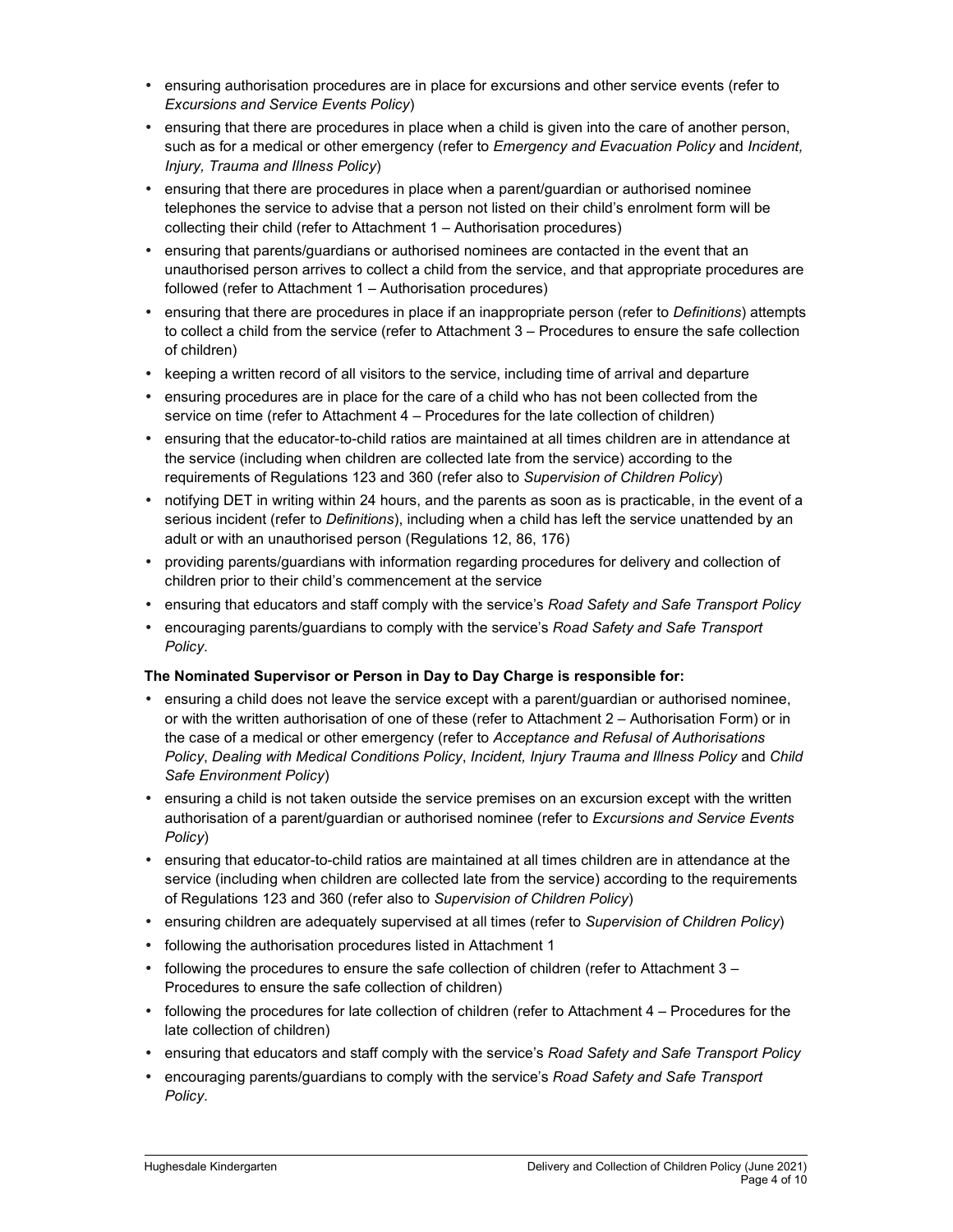#### **Educators and other staff are responsible for:**

- ensuring the attendance record is signed by the parent/guardian, authorised nominee, Nominated Supervisor or an educator, detailing the child's time of arrival and departure from the service (Regulation 158(1))
- developing safety procedures for the mass arrival and departure of children from the service
- refusing to allow a child to depart from the service with a person who is not the parent/guardian or authorised nominee, or where there is not written authorisation of one of these (refer to Attachment 2 – Authorisation Form) (refer also to *Acceptance and Refusal of Authorisations Policy*)
- implementing the authorisation procedures outlined in Attachment 1 in the event that a parent/guardian or authorised nominee telephones the service to advise that a person not listed on their child's enrolment form will be collecting their child
- following the authorisation procedures (Attachment 1) and contacting the parents/guardians or authorised nominees if an unauthorised person arrives to collect a child from the service
- following procedures in the event that an inappropriate person (refer to *Definitions*) attempts to collect a child from the service (refer to Attachment 3 – Procedures to ensure the safe collection of children)
- informing the Approved Provider as soon as is practicable, but within 24 hours, if a child has left the service unattended by an adult or with an unauthorised person (refer to *Definitions*)
- following procedures for the late collection of children (refer to Attachment 4 Procedures for the late collection of children)
- maintaining educator-to-child ratios at all times children are in attendance at the service (including when children are collected late from the service)
- ensuring the entry/exit doors and gates are kept closed during program hours
- displaying an up-to-date list of the telephone numbers of the Approved Provider, DET, Child FIRST, DHS Child Protection Service and the local police station
- complying with the service's *Road Safety and Safe Transport Policy*.

#### **Parents/guardians are responsible for:**

- completing and signing the authorised nominee section of their child's enrolment form before their child attends the service
- signing and dating permission forms for excursions
- signing the attendance record as their child arrives at and departs from the service
- ensuring educators are aware that their child has arrived at/been collected from the service
- collecting their child on time at the end of each session/day
- alerting educators if they are likely to be late collecting their child
- providing written authorisation where children require medication to be administered by educators/staff, and signing and dating it for inclusion in the child's medication record (refer to *Definitions*)
- supervising their own child before signing them into the program and after they have signed them out of the program
- familiarising themselves with the service's *Road Safety and Safe Transport Policy*
- supervising other children in their care, including siblings, while attending or assisting at the service
- paying a late-collection fee if required by the service's *Fees Policy*.

**Volunteers and students, while at the service, are responsible for following this policy and its procedures.** 

## **EVALUATION**

In order to assess whether the values and purposes of the policy have been achieved, the Approved Provider will: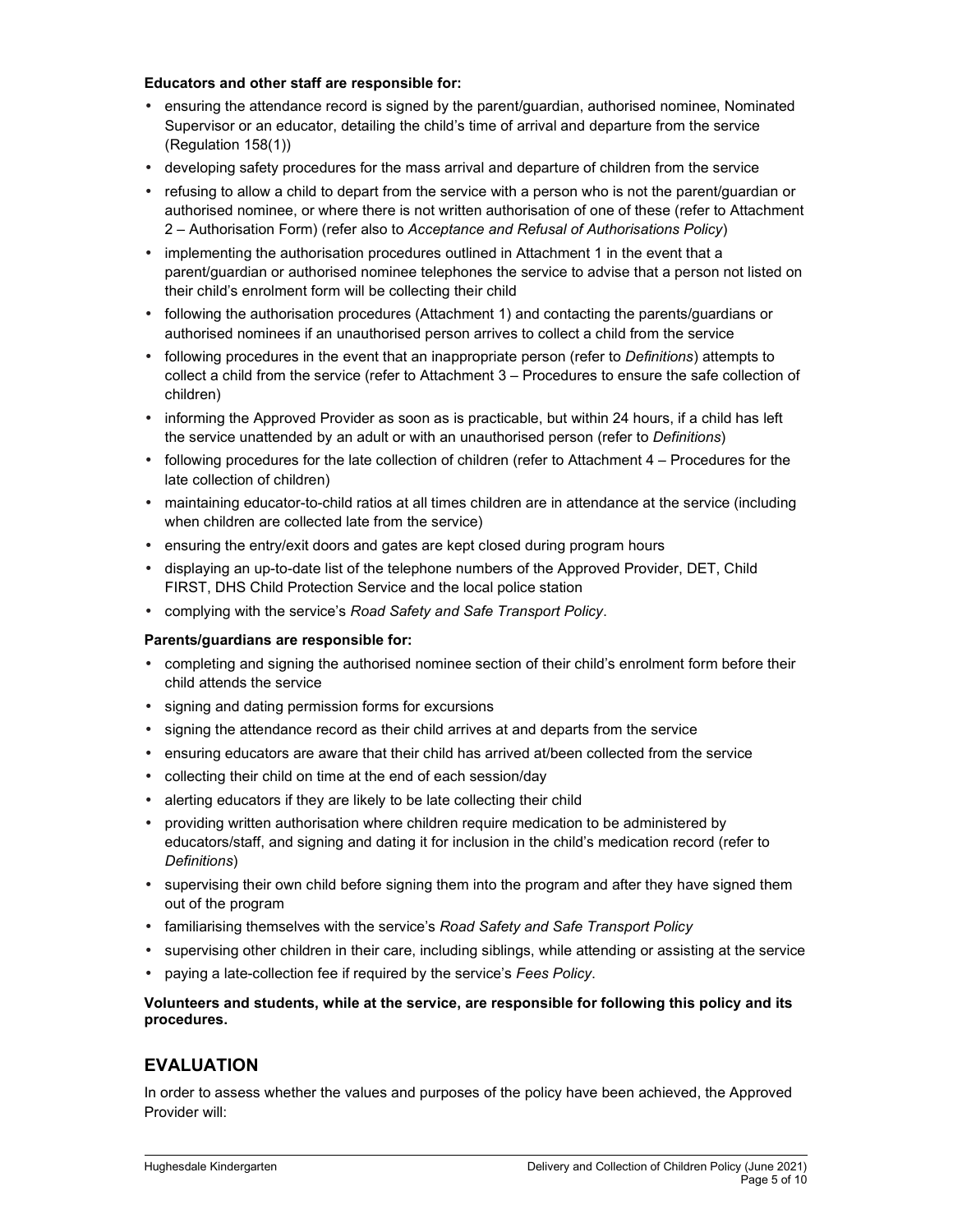- regularly seek feedback from everyone affected by the policy regarding its effectiveness
- monitor the implementation, compliance, complaints and incidents in relation to this policy
- keep the policy up to date with current legislation, research, policy and best practice
- revise the policy and procedures as part of the service's policy review cycle, or as required
- notify parents/guardians at least 14 days before making any changes to this policy or its procedures.

## **ATTACHMENTS**

- Attachment 1: Authorisation procedures
- Attachment 2: Authorisation Form
- Attachment 3: Procedures to ensure the safe collection of children
- Attachment 4: Procedures for the late collection of children

## **AUTHORISATION**

This policy was adopted by the Approved Provider of Hughesdale Kindergarten on 23 June 2021.

**REVIEW DATE:** 23/06/2023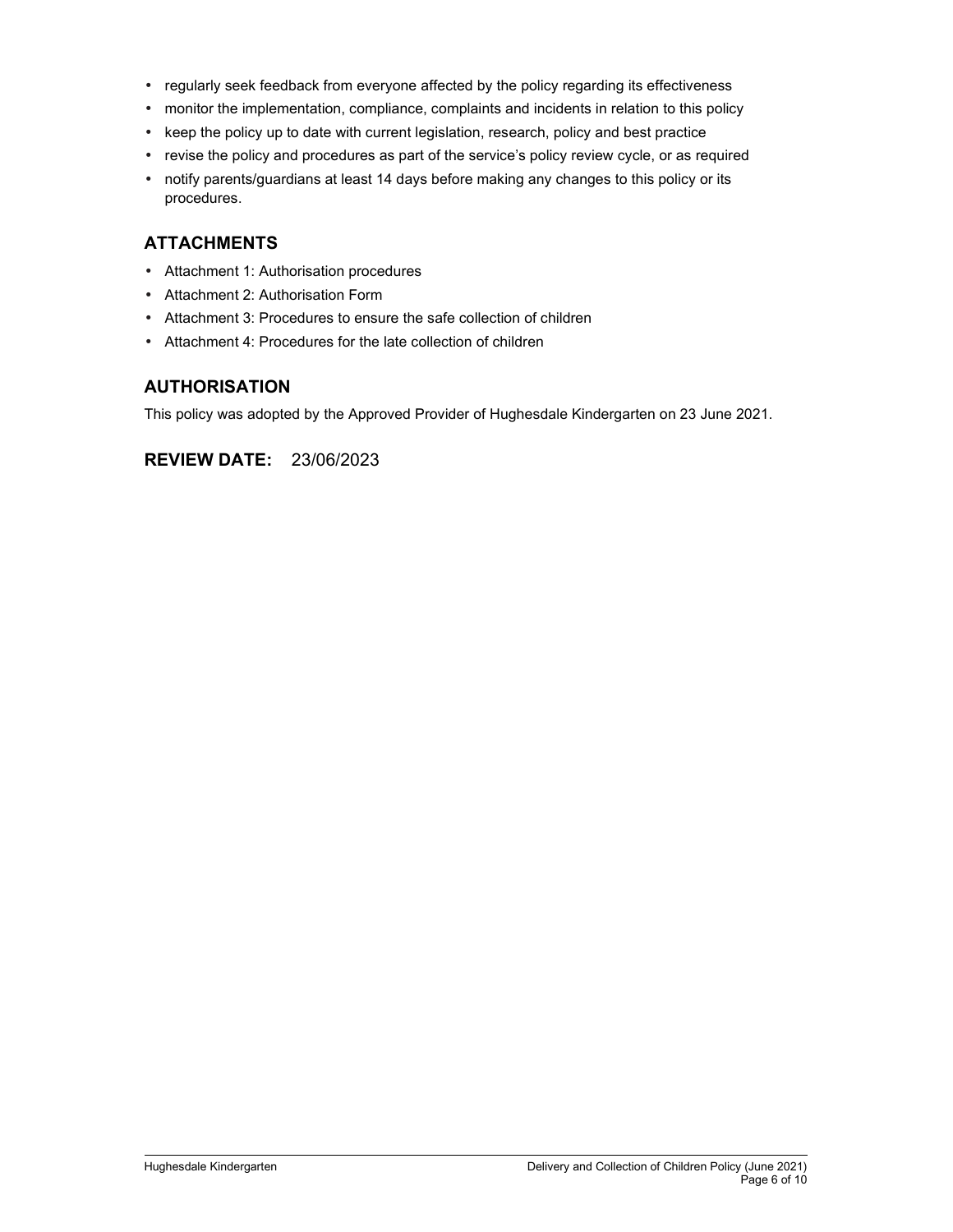## **ATTACHMENT 1 Authorisation procedures**

#### **These procedures are to be followed when a child is collected by an unauthorised person, including where a parent/guardian or authorised nominee telephones the service to notify that such a person will be collecting their child.**

The Nominated Supervisor will:

- 1. request that the parent/guardian or authorised nominee email or fax the authorisation if it is possible to do so, detailing the name, address and telephone number of the person who will be collecting the child
- 2. accept a verbal authorisation if it is not possible for the parent/guardian or authorised nominee to provide authorisation via email or fax, provided the following procedure is followed:
	- 2.1 all details of the person collecting the child, including the name, address and telephone number of the person must be obtained
	- 2.2 two educators take the verbal authorisation message (recommended by DET)
	- 2.3 the verbal authorisation is documented and stored with the child's enrolment record for follow-up
	- 2.4 photo identification is obtained to confirm the person's identity on arrival at the service
	- 2.5 ensure that parents/guardians or authorised nominees follow up a verbal authorisation by completing an Authorisation Form (Attachment 2) when next at the service, or by adding details of the new authorised nominee to the child's enrolment form
- 3. ensure that fax or email authorisation is stored with the child's enrolment record
- 4. ensure the attendance record is completed prior to child leaving the service
- 5. refuse to release a child where authorisation is not/cannot be provided by the parent/guardian or authorised nominee
- 6. contact police if the safety of the child or service staff is threatened
- 7. implement late collection procedures (refer to Attachment 4) if required
- 8. notify the Approved Provider in the event that written authorisation is not provided for further follow-up.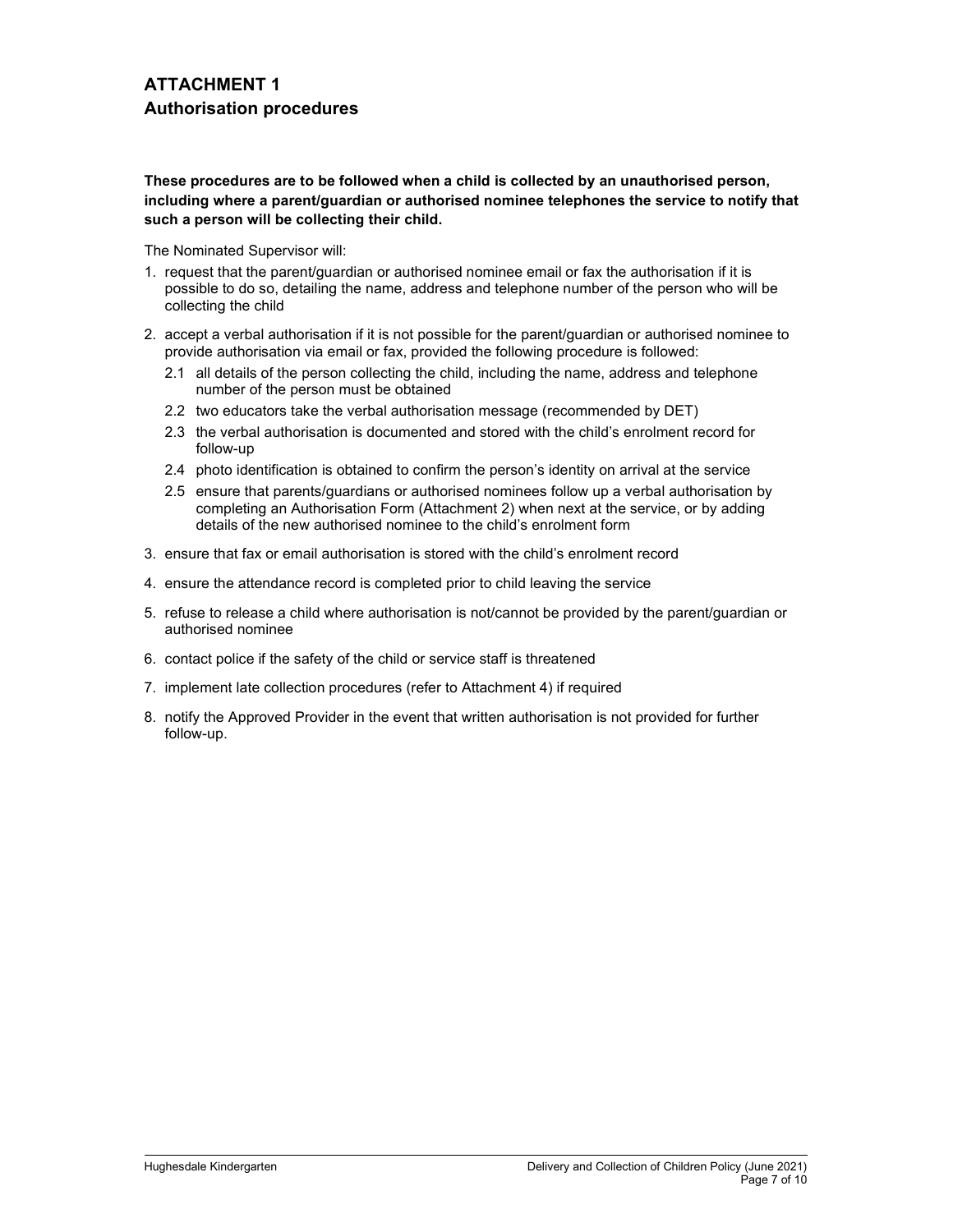## **ATTACHMENT 2 Authorisation Form**

### **Authorisation form**

To be used as a follow-up to a verbal/email/fax authorisation when the parent/guardian or authorised nominee is next at the service

| T<br><u> 1989 - Johann John Stone, mars eta biztanleria (</u>                                                                                                           | authorised by telephone/email/fax (please circle) |
|-------------------------------------------------------------------------------------------------------------------------------------------------------------------------|---------------------------------------------------|
| be                                                                                                                                                                      | to                                                |
| collected from Hughesdale Kindergarten on [Date] by:                                                                                                                    |                                                   |
| Name:                                                                                                                                                                   |                                                   |
| Address:                                                                                                                                                                |                                                   |
| Telephone number:                                                                                                                                                       |                                                   |
| This was a one-off occasion and this person is not to be included on my child's enrolment form as an<br>authorised nominee to collect my child on an ongoing basis.     |                                                   |
| Signed:                                                                                                                                                                 |                                                   |
| Date:<br>the control of the control of the control of the control of the control of the control of                                                                      |                                                   |
| This form will be attached to the child's enrolment form.                                                                                                               |                                                   |
| authorisation                                                                                                                                                           |                                                   |
|                                                                                                                                                                         |                                                   |
| Name:<br><u> 1989 - Johann Stein, marwolaethau a bhann an t-Amhair ann an t-Amhair an t-Amhair an t-Amhair an t-Amhair an</u>                                           |                                                   |
| Address:<br><u> 1989 - Johann Stein, marwolaethau a bhann an t-Amhain an t-Amhain an t-Amhain an t-Amhain an t-Amhain an t-A</u>                                        |                                                   |
|                                                                                                                                                                         |                                                   |
| to collect my child/ren (write name/s)                                                                                                                                  |                                                   |
| from Hughesdale Kindergarten on [Date].                                                                                                                                 |                                                   |
| This will be a one-off occasion and this person is not to be included on my child's enrolment form as<br>an authorised nominee to collect my child on an ongoing basis. |                                                   |
| Signed:                                                                                                                                                                 | (Parent/guardian or authorised nominee)           |
| Date:<br><u> 1989 - Johann Barn, mars ann an t-Amhair ann an t-Amhair an t-Amhair ann an t-Amhair an t-Amhair ann an t-A</u>                                            |                                                   |
| This form will be attached to the child's enrolment form.                                                                                                               |                                                   |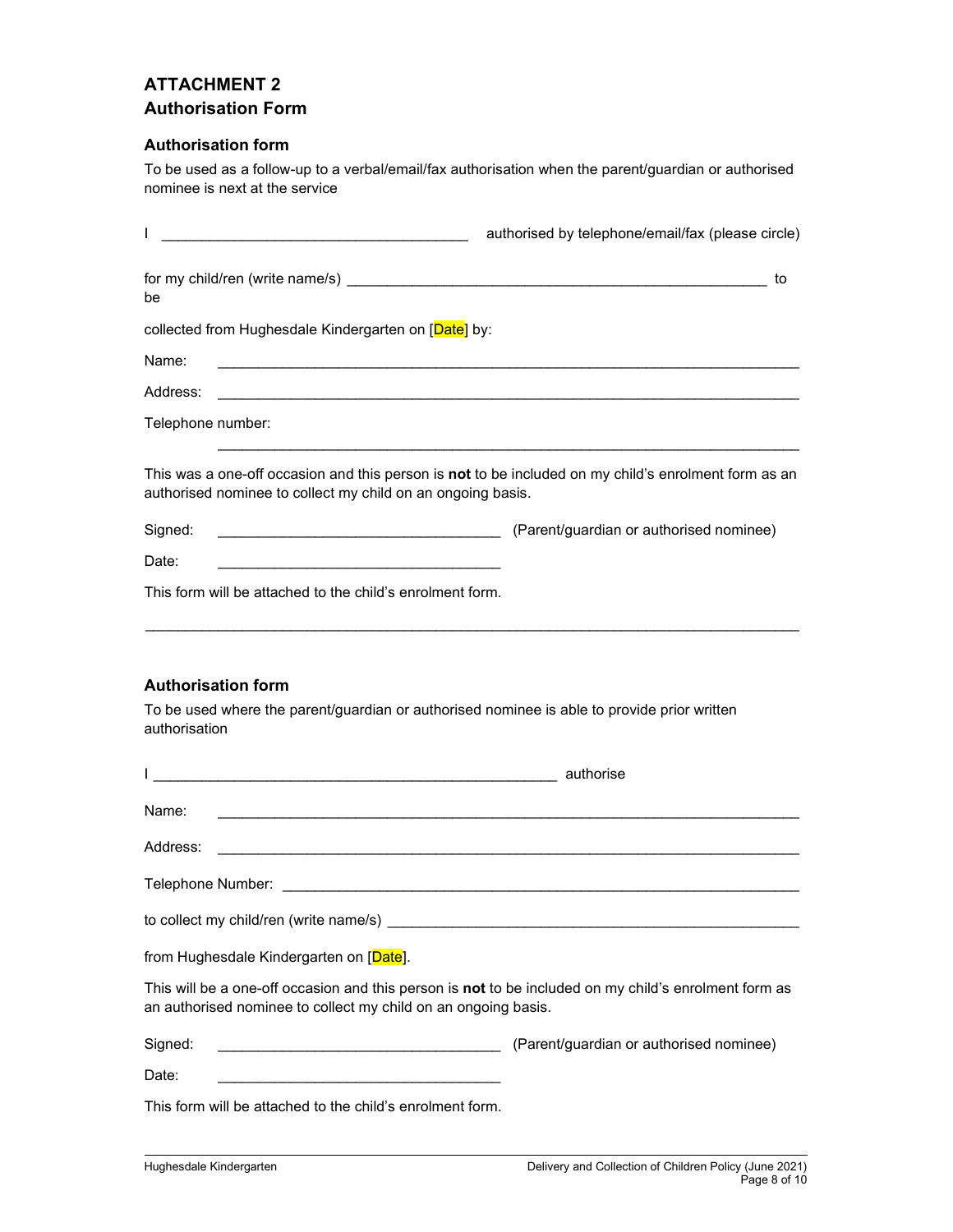## **ATTACHMENT 3 Procedures to ensure the safe collection of children**

Early childhood professionals have a duty of care not to endanger children at the service by knowingly placing them in a situation that could reasonably be expected to be dangerous, including releasing a child into the care of an inappropriate person (refer to *Definitions*).

Where an educator believes that the parents/guardians or authorised nominee may be ill, affected by alcohol or drugs, or not able to safely care for the child, the following procedures must be followed.

- Consult with the Nominated Supervisor or the Approved Provider, if possible.
- Advise the person collecting the child of their concerns and suggest contacting an alternative authorised nominee to collect the child.
- If the Nominated Supervisor or the Approved Provider fears for the safety of the child, themselves or other service staff at any time, contact the police immediately.
- Complete the *Incident, Injury, Trauma and Illness Record* and file with the child's enrolment form.
- Inform the Approved Provider as soon as is practicable, and at least within 24 hours of the incident.
- Inform the Regulatory Authority (DET) within 24 hours of a serious incident occurring (refer to *Definitions*).